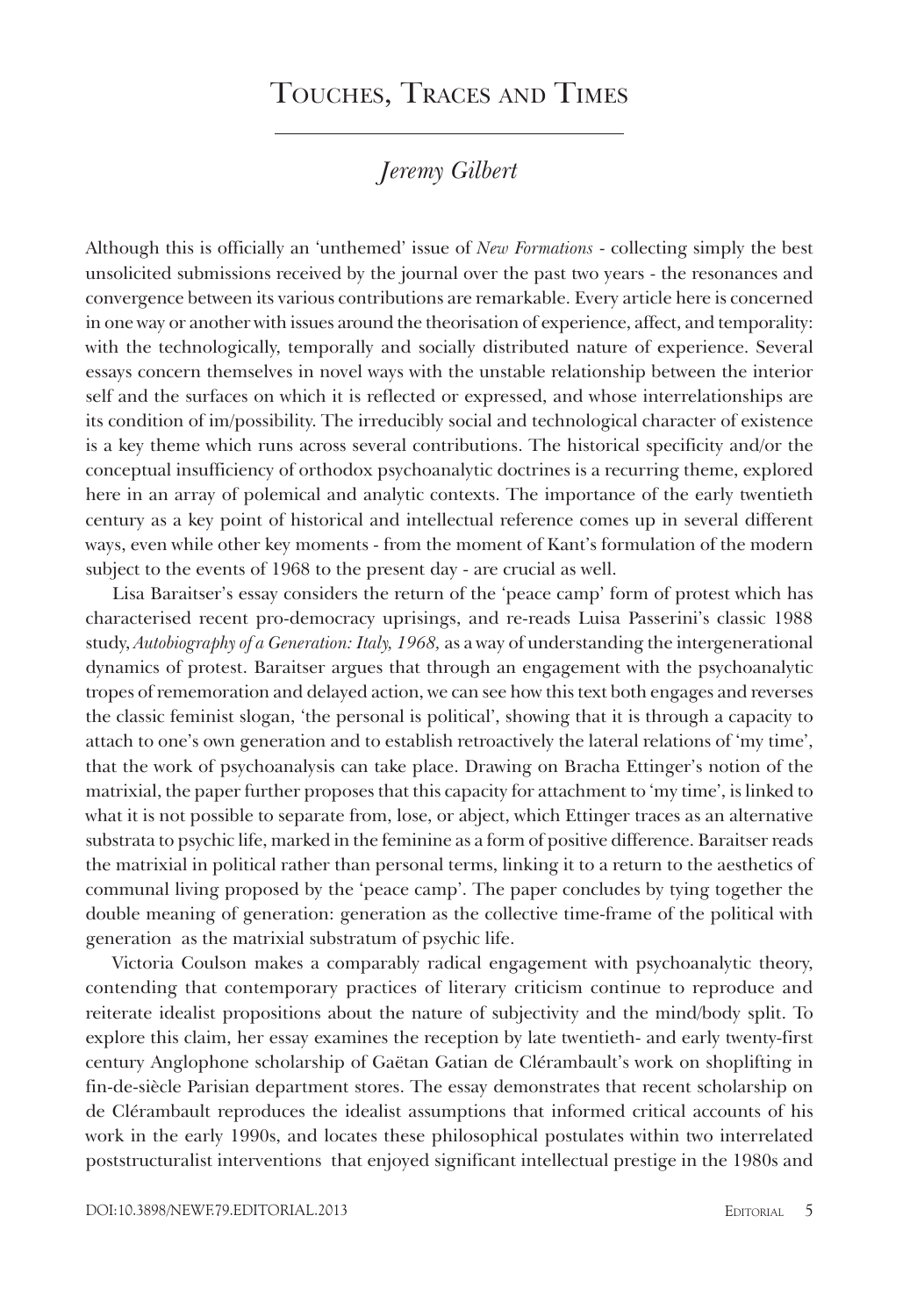1990s: the critique of the 'culture of consumption,' and the feminist deployment of Lacanian psychoanalytic theory. The article proposes that a new interpretation of de Clérambault's work may challenge the sexual politics of the philosophical idealism that structured some of the most influential feminist scholarship of the poststructuralist era, and that continues to shape critical thinking today.

Rex Ferguson's essay covers adjacent ground, examining the emergence of new conceptions of selfhood, memoration, depth and surface around the turn of the twentieth century. In 1901, fingerprinting was first implemented by Scotland Yard for the purposes of criminal identification. Recording identity in the imprint left by a body's digits allowed for the identification of individuals on a mass scale, 'fixing' their identity with apparently incontrovertible certainty. But Ferguson argues that the fingerprint also served as an example of a much more enigmatic and 'impressionistic' identity that appears also in the discourses of two contemporary figures - Sigmund Freud and Joseph Conrad. In the development of psychoanalysis, particularly in texts such as *Studies on Hysteria* (1895) and *The Interpretation of Dreams* (1900), Freud continually utilised the notion of the 'impression' to articulate his ideas, promoting theories that had a profound effect on how identity could be conceptualised. Likewise, the novel *Lord Jim* (1900) serves as a prime example of Conrad's literary impressionism: a style of writing self-consciously created as a response to a novelistic realism that failed to capture the essence of lived experience. In lifting prints, analyzing traces and reading impressions the discourses examined in this essay all display a dominating concern with the unintentional, the fragmentary and the imaginary, all of which had to be enhanced, analysed and represented by authoritative experts who could make the layman *see* true identity.

The political and conceptual status of the permanent record is a key theme of Helen Graham's essay, exploring as it does the implications of the fact that museums exist both to keep material culture safe and to make it available and 'accessible'. The article reports on the 'Museums for Us' project in which Graham was a key participant at the Smithsonian Institution 2010-11. This project involved people with intellectual disabilities, their families and teachers, exploring and sharing their experiences and views of museum visits. Using poetic ethnographic description, Graham re-encodes the experiences of people with intellectual disabilities visiting museums within an academic register, in order deliberately to explore the epistemic techniques through which certain ways of knowing 'access' as both life and contingency might become registrable as 'tacit' knowledge for a wider range of museum practitioners. The politics of knowledge and affect, the material infrastructure of experience and the mediated modalities of selfhood are key issues here as they are throughout the contributions to this issue.

Gary Hall's '#MySubjectivation' explores some of the implications of changes in the contemporary media landscape - including those associated with the development of corporate social media and social networks such as Twitter and Facebook - for the ways in which theorists and philosophers create, perform and circulate research and knowledge. Hall takes as his starting point Bernard Stiegler's claim that, in the era of the World Wide Web and digital reproducibility, we find ourselves in a context in which subjects are created with a new form of awareness of time. Hall pays special attention to the medium which Stiegler himself employs most frequently to analyse the relation between subjectivity, technology and time: the linearly written and organised, print-on-paper codex text, with all its associated concepts, values and habitual practices. Hall's essay asks if the ongoing changes to the media landscape that are said to be shaping our